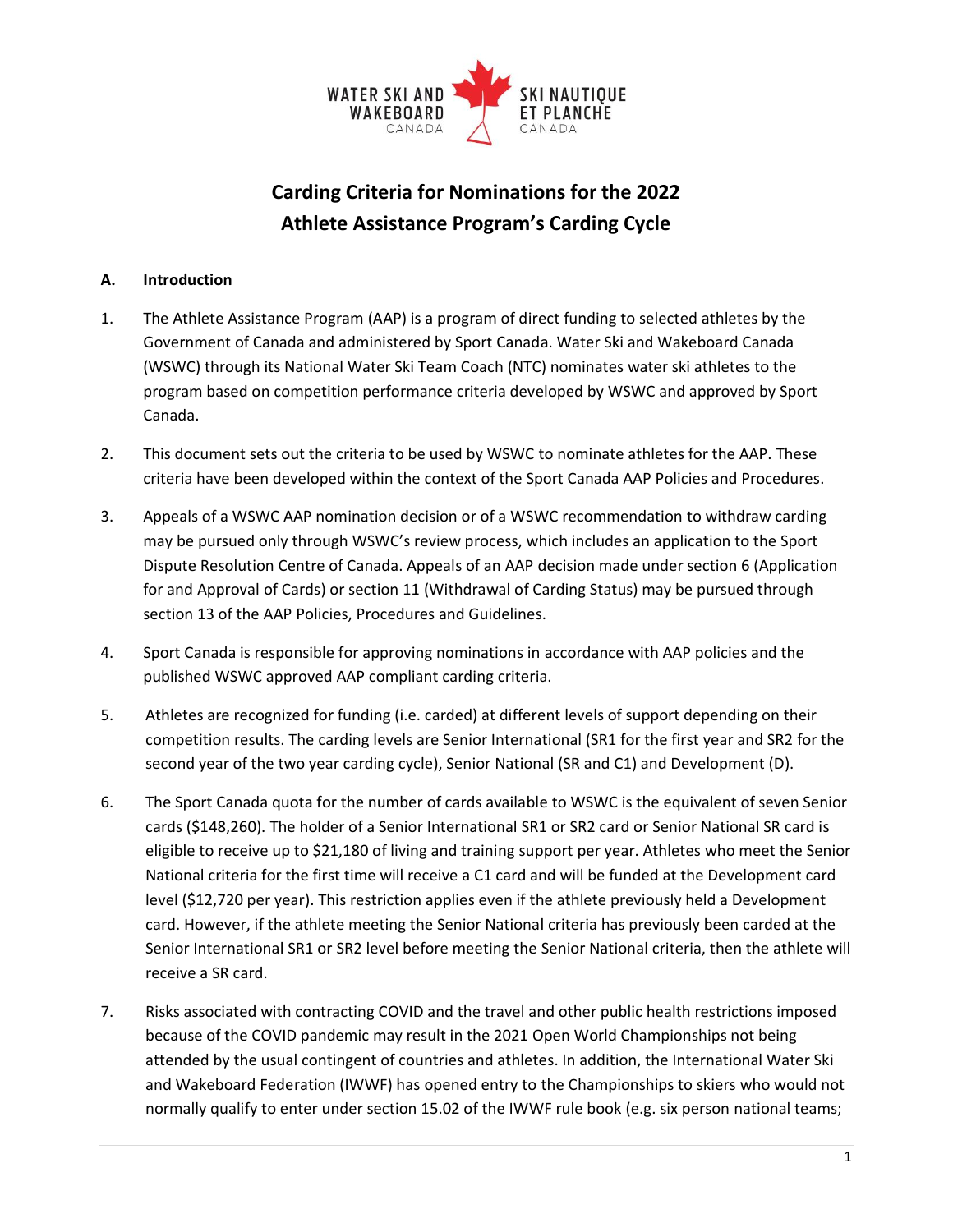

top 20 men, 15 women, 10 overall rankings list athletes). These circumstances may result in the Championships not being an appropriate event to be used for selecting athletes to be nominated for 2022 AAP cards.

Therefore, the carding criteria set out below will apply only if:

- (a) the 2021 Open World Championships are held in 2021;
- (b) entry to the Championships is limited to those the skiers listed in section 15.02 of the IWWF rule book (e.g. six person national teams; top 20 men, 15 women, 10 overall rankings list athletes); and
- (c) teams from at least 13 of the top 15 countries from the 2019 Open World Championships attend the 2021 Championships.

If any of the conditions in subsections (a) to (c) are not met, the carding criteria set out below will not apply and the athletes holding 2021 cards will be nominated for 2022 AAP cards (i.e. the 2021 cards will be rolled over).

| <b>Nomination Order</b> | <b>Nomination Criteria</b>                                                                                                                 |
|-------------------------|--------------------------------------------------------------------------------------------------------------------------------------------|
| 1.                      | Athletes who meet the Senior International (SR1) Carding Criteria and have<br>accumulated 10 or more points (see Section C below)          |
| 2.                      | Athletes carded in 2021 at the Senior International level (SR2) who meet the<br>Health Issue Carding Criteria (see Section F below)        |
| 3.                      | Athletes who meet the Senior International (SR1) Carding Criteria and have<br>accumulated less than 10 points (see Section C below)        |
| 4.                      | Athletes who meet the Senior National (SR/C1) Carding Criteria (see Section<br>D below)                                                    |
| 5.                      | Athletes carded the previous year at the Senior National level (SR/C1) who<br>meet the Health Issue Carding Criteria (see Section F below) |

8. Achieving any of the carding criteria does not guarantee receipt of a card. If more athletes meet the criteria than there are cards available, WSWC will nominate athletes in the following order:

9. Carded athletes are eligible to receive AAP support for a period of 12 months commencing on January 1, 2022. For more information on AAP financial benefits see section 8 of the AAP's Policies and Procedures.

#### **B. General Eligibility Requirements**

1. To be eligible for carding, an athlete must: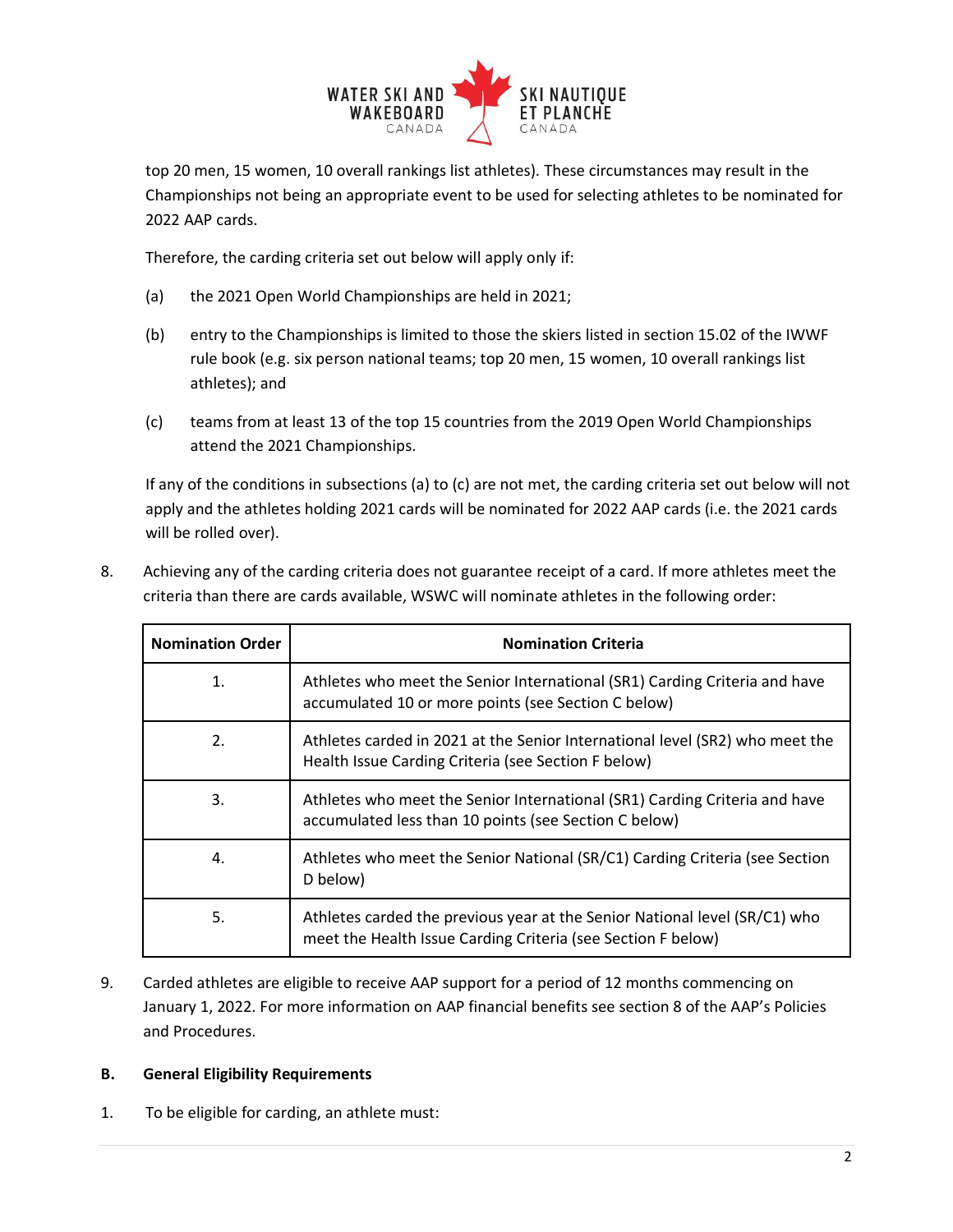

- (a) be a Canadian citizen or permanent resident of Canada on January 1, 2022;
- (b) meet the citizenship or residency requirements of the IWWF to represent Canada at the 2021 Open World Water Ski Championships; and
- (c) sign and adhere to the WSWC Athlete Agreement.

#### **C. Senior International (SR1) Carding Criteria**

1. At the 2021 Open World Water Ski Championships, athletes placing in the top eight in at least one of the slalom, jump and trick events and the top half of the field are eligible for nomination for a SR1 card. If more than seven athletes meet this SR1 criterion, the seven athletes will be ranked using the following criteria.

| Criteria                                                                                       |                                                                                                                                                                                                                    |                        |               |                  |               |  |
|------------------------------------------------------------------------------------------------|--------------------------------------------------------------------------------------------------------------------------------------------------------------------------------------------------------------------|------------------------|---------------|------------------|---------------|--|
| (a) Best total top 8<br>finishes                                                               | Athletes will be ranked using each athlete's point total from the<br>following table. Points will be awarded for each slalom, jump and trick<br>event in which the athlete participates and for overall placement. |                        |               |                  |               |  |
|                                                                                                |                                                                                                                                                                                                                    | Slalom, Trick and Jump |               | Overall          |               |  |
|                                                                                                |                                                                                                                                                                                                                    | Placement              | <b>Points</b> | <b>Placement</b> | <b>Points</b> |  |
|                                                                                                |                                                                                                                                                                                                                    | $\mathbf{1}$           | 110           | $\mathbf{1}$     | 74            |  |
|                                                                                                |                                                                                                                                                                                                                    | $\overline{2}$         | 35            | $\overline{2}$   | 0.75          |  |
|                                                                                                |                                                                                                                                                                                                                    | 3                      | 10            | 3                | 0.5           |  |
|                                                                                                |                                                                                                                                                                                                                    | 4, 5                   | 3             | 4, 5             | 0.0           |  |
|                                                                                                |                                                                                                                                                                                                                    | 6, 7, 8                | 2.1           | 6, 7, 8          | 0.0           |  |
| If there is still a tie after the application of criterion (a), criterion (b) will be applied. |                                                                                                                                                                                                                    |                        |               |                  |               |  |
| (b) Best top 8<br>finish                                                                       | The athletes will be ranked based on their highest placement in the<br>slalom, jump or trick event.                                                                                                                |                        |               |                  |               |  |
| If there is still a tie after the application of criterion (b), criterion (c) will be applied. |                                                                                                                                                                                                                    |                        |               |                  |               |  |
| (c) Best total 9 <sup>th</sup> to<br>16 <sup>th</sup> finishes                                 | Athletes will be ranked using each athlete's point total from the<br>following table. Points will be awarded for each slalom, jump and trick<br>event in which the athlete participates.                           |                        |               |                  |               |  |
|                                                                                                | Slalom, Trick and Jump                                                                                                                                                                                             |                        |               |                  |               |  |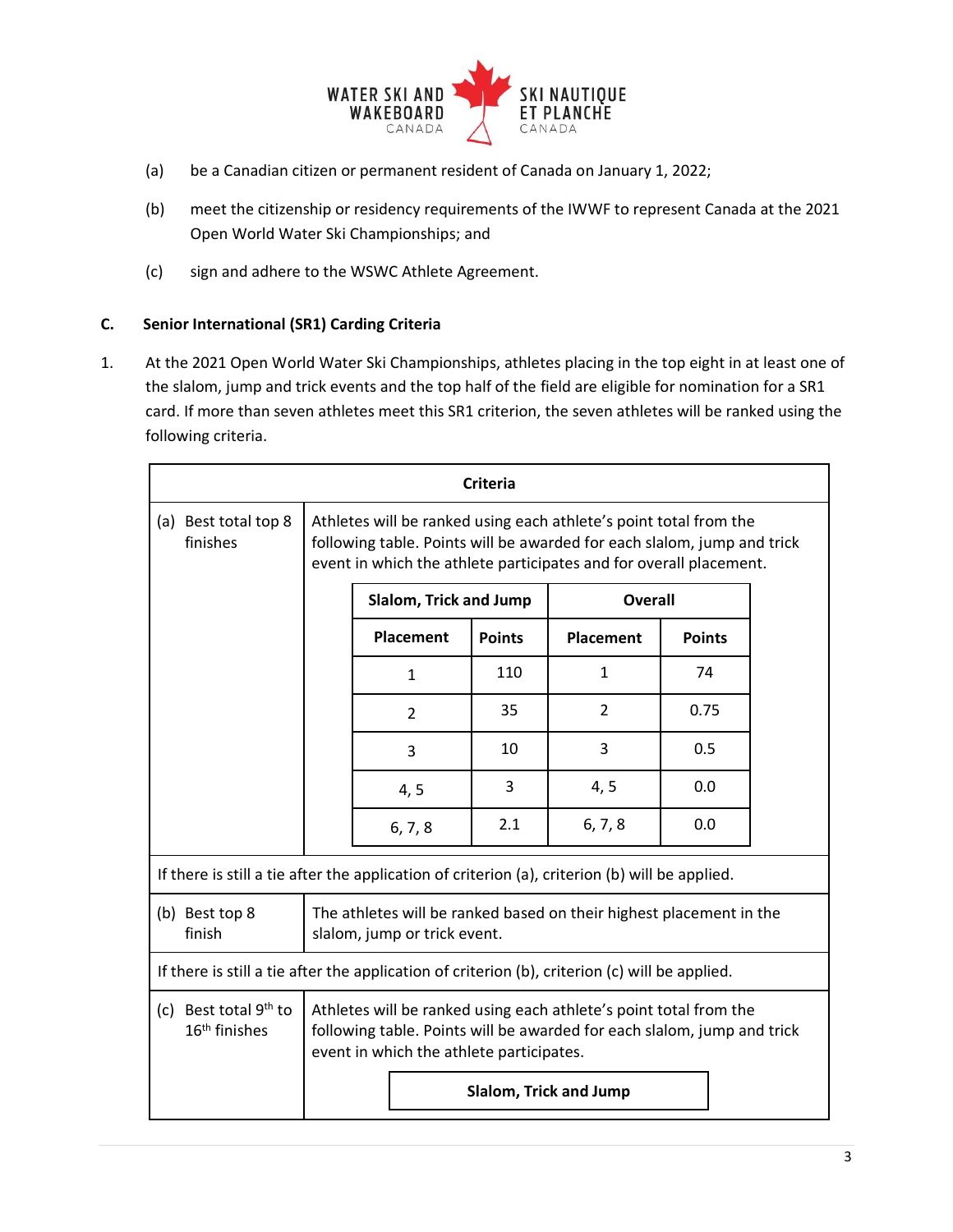

|                                                                                                   |                                                                                                                                                                                                                                                                                                                                                                                                                                                                                                                                                                        |                                                                                                                                                                                                                                                                                                                                                                                                                                     | <b>Placement</b>                                                                                                                                                                                                                                                                                  | <b>Points</b> |  |
|---------------------------------------------------------------------------------------------------|------------------------------------------------------------------------------------------------------------------------------------------------------------------------------------------------------------------------------------------------------------------------------------------------------------------------------------------------------------------------------------------------------------------------------------------------------------------------------------------------------------------------------------------------------------------------|-------------------------------------------------------------------------------------------------------------------------------------------------------------------------------------------------------------------------------------------------------------------------------------------------------------------------------------------------------------------------------------------------------------------------------------|---------------------------------------------------------------------------------------------------------------------------------------------------------------------------------------------------------------------------------------------------------------------------------------------------|---------------|--|
|                                                                                                   |                                                                                                                                                                                                                                                                                                                                                                                                                                                                                                                                                                        |                                                                                                                                                                                                                                                                                                                                                                                                                                     | 9, 10, 11, 12                                                                                                                                                                                                                                                                                     | 1.6           |  |
|                                                                                                   |                                                                                                                                                                                                                                                                                                                                                                                                                                                                                                                                                                        |                                                                                                                                                                                                                                                                                                                                                                                                                                     | 13, 14, 15, 16                                                                                                                                                                                                                                                                                    | 0.5           |  |
|                                                                                                   |                                                                                                                                                                                                                                                                                                                                                                                                                                                                                                                                                                        |                                                                                                                                                                                                                                                                                                                                                                                                                                     | If there is still a tie after the application of criterion (c), criterion (d) will be applied.                                                                                                                                                                                                    |               |  |
| (d) Best top 16<br>finish                                                                         |                                                                                                                                                                                                                                                                                                                                                                                                                                                                                                                                                                        | The athletes will be ranked based on their highest 9 <sup>th</sup> to 16 <sup>th</sup> placement<br>in the slalom, jump or trick event.                                                                                                                                                                                                                                                                                             |                                                                                                                                                                                                                                                                                                   |               |  |
|                                                                                                   |                                                                                                                                                                                                                                                                                                                                                                                                                                                                                                                                                                        |                                                                                                                                                                                                                                                                                                                                                                                                                                     | If there is still a tie after the application of criterion (d), criterion (e) will be applied.                                                                                                                                                                                                    |               |  |
| scores                                                                                            | (e) Total overall<br>For each slalom, jump or trick event in which the athlete places in<br>(i)<br>points from top<br>the top eight, a single event overall score will be calculated using the<br>8 finishes using<br>athlete's and the first place final round scores. <sup>1</sup><br>final round<br>(ii) All of the athlete's single event overall scores will be added together<br>to determine the athlete's total overall score.<br>(iii) Athletes will be ranked using their total overall score.                                                               |                                                                                                                                                                                                                                                                                                                                                                                                                                     |                                                                                                                                                                                                                                                                                                   |               |  |
|                                                                                                   |                                                                                                                                                                                                                                                                                                                                                                                                                                                                                                                                                                        |                                                                                                                                                                                                                                                                                                                                                                                                                                     | If there is still a tie after the application of criterion (e), criterion (f) will be applied.                                                                                                                                                                                                    |               |  |
| <b>Total overall</b><br>(f)<br>points from top<br>8 finishes using<br>preliminary<br>round scores |                                                                                                                                                                                                                                                                                                                                                                                                                                                                                                                                                                        | For each slalom, jump or trick event in which the athlete places in<br>(i)<br>the top eight, a single event overall score will be calculated using the<br>athlete's and the first place preliminary round scores. <sup>1</sup><br>(ii) All of the athlete's single event overall scores will be added together<br>to determine the athlete's total overall score.<br>(iii) Athletes will be ranked using their total overall score. |                                                                                                                                                                                                                                                                                                   |               |  |
|                                                                                                   |                                                                                                                                                                                                                                                                                                                                                                                                                                                                                                                                                                        |                                                                                                                                                                                                                                                                                                                                                                                                                                     | If there is still a tie after the application of criterion (f), criterion (g) will be applied.                                                                                                                                                                                                    |               |  |
| using                                                                                             | (g) Total overall<br>For each slalom, jump or trick event in which the athlete places from<br>(i)<br>points from 9 <sup>th</sup><br>$9th$ to 16 <sup>th</sup> , a single event overall score will be calculated using the<br>to 16 <sup>th</sup> finishes<br>athlete's and the first place preliminary round scores. <sup>1</sup><br>(ii) All of the athlete's single event overall scores will be added together<br>preliminary<br>to determine the athlete's total overall score.<br>round scores<br>(iii) Athletes will be ranked using their total overall scores. |                                                                                                                                                                                                                                                                                                                                                                                                                                     |                                                                                                                                                                                                                                                                                                   |               |  |
|                                                                                                   |                                                                                                                                                                                                                                                                                                                                                                                                                                                                                                                                                                        |                                                                                                                                                                                                                                                                                                                                                                                                                                     | If there is still a tie after the application of criterion (g), criterion (h) will be applied.                                                                                                                                                                                                    |               |  |
| (h) Total overall<br>points 17 <sup>th</sup> or<br>lower finish<br>using                          | (i)                                                                                                                                                                                                                                                                                                                                                                                                                                                                                                                                                                    | (ii)                                                                                                                                                                                                                                                                                                                                                                                                                                | For each slalom, jump or trick event in which the athlete places $17th$<br>or lower, a single event overall score will be calculated using the<br>athlete's and the first place preliminary round scores. <sup>1</sup><br>All of the athlete's single event overall scores will be added together |               |  |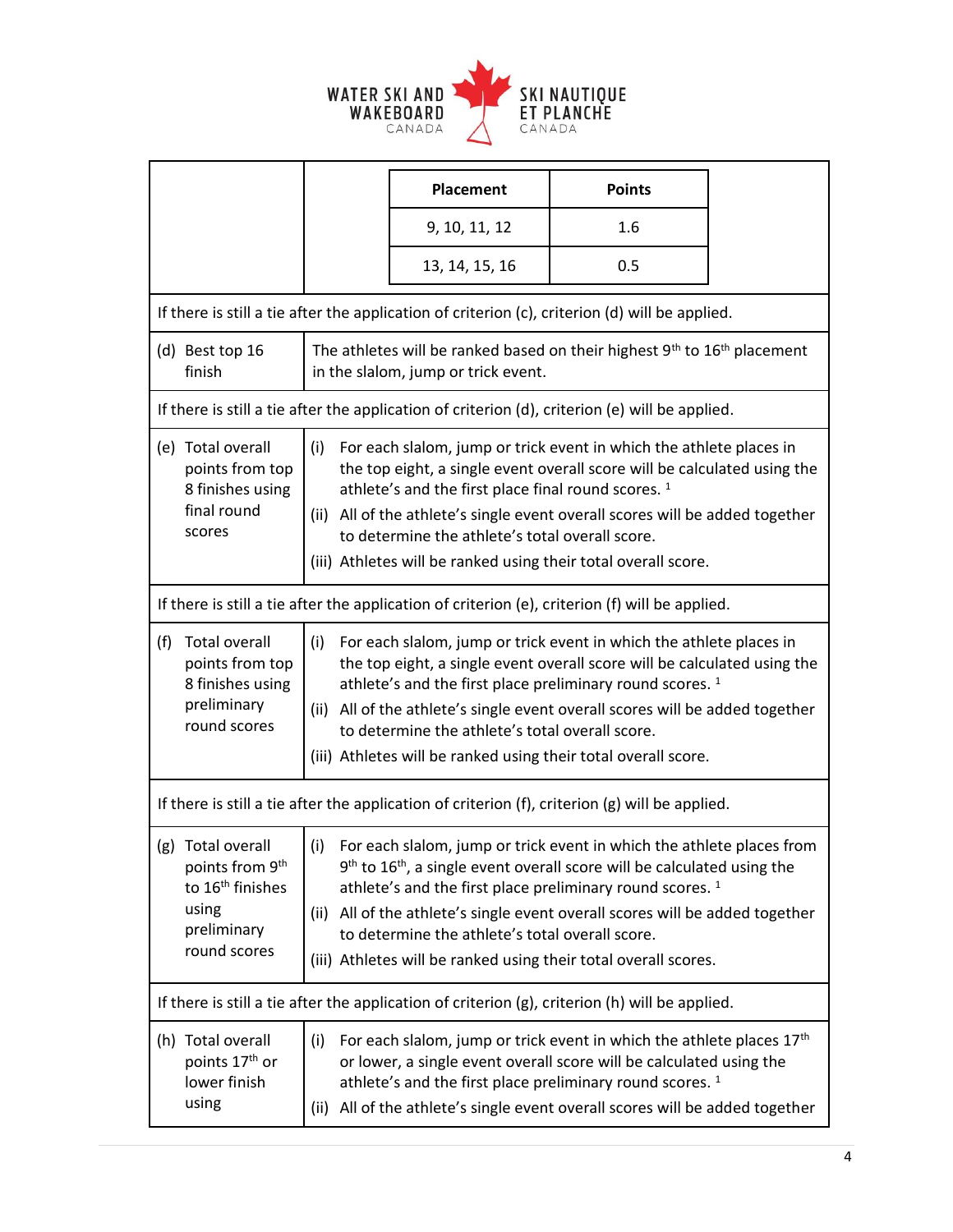

| to determine the athlete's total overall score.<br>preliminary<br>round scores<br>(iii) Athletes will be ranked using their total overall scores. |  |
|---------------------------------------------------------------------------------------------------------------------------------------------------|--|
|---------------------------------------------------------------------------------------------------------------------------------------------------|--|

<sup>1</sup> All overall point calculations will be made using the IWWF overall formulas (see Annex 2 - IWWF Overall Formulas) and all total overall scores will be rounded to the nearest whole number.

### **D. Senior National (SR/C1) Carding Criteria**

- 1. To be eligible for nomination for a SR/C1 card, an athlete must:
	- (a) compete in at least one of the slalom, jump or trick events at the 2021 Open World Water Ski Championships;
	- (b) not have received a Senior International (SR1) card; and
	- (c) achieve at a record capability sanctioned tournament during the period from January 1, 2021 to November 30, 2021 at least two scores ("Qualifying Scores") in one or more of the slalom, jump and trick events in which the athlete competed at the 2021 Open World Water Ski Championships equal to or greater than the Senior National (SR/C1) Card Minimum Scores (see Annex 3 - Senior National (SR/C1) Card Minimum Scores).
- 2. The Qualifying Scores must be achieved at two separate tournaments, the results from which qualify for the IWWF's World Ranking List. One of the two scores must be achieved in the Open (senior) division of a Major Tournament (see Annex 1 - List of Major Tournaments). The other score may also be from a Major Tournament, but only if it is achieved in the Open (senior) division.
- 3. If more athletes meet this SR/C1 criteria than there are SR/C1 cards available, the athletes will be ranked using the following criteria.

|     | <b>Criteria</b>                                                                                                                                                                                                                                                                                                                                                                         |
|-----|-----------------------------------------------------------------------------------------------------------------------------------------------------------------------------------------------------------------------------------------------------------------------------------------------------------------------------------------------------------------------------------------|
| (a) | Each athlete's "Event Average Score" in each event will be calculated by averaging the<br>athlete's two highest Qualifying Scores.                                                                                                                                                                                                                                                      |
| (b) | For each event in which an Event Average Score is calculated, the athlete's "Event Overall"<br>Score" will be calculated using the athlete's Event Average Score as the athlete's score and the<br>Senior National (SR/C1) Card Minimum Score as the first place score. <sup>1</sup>                                                                                                    |
| (c) | Each athlete's "Surplus Overall Points" will be calculated by totalling the amount by which the<br>athlete's Event Overall Score in each event exceeds 1,000.                                                                                                                                                                                                                           |
| (d) | Athletes will be ranked using each athlete's Surplus Overall Points.                                                                                                                                                                                                                                                                                                                    |
| (e) | If the Surplus Overall Points of two or more athletes are equal, those athletes' ranking will be<br>determined based on each athlete's third highest event score achieved at a tournament<br>during the period from January 1, 2021 to November 30, 2021 the results from which qualify<br>for the IWWF's World Ranking List (regardless of whether or not the score exceeds the Senior |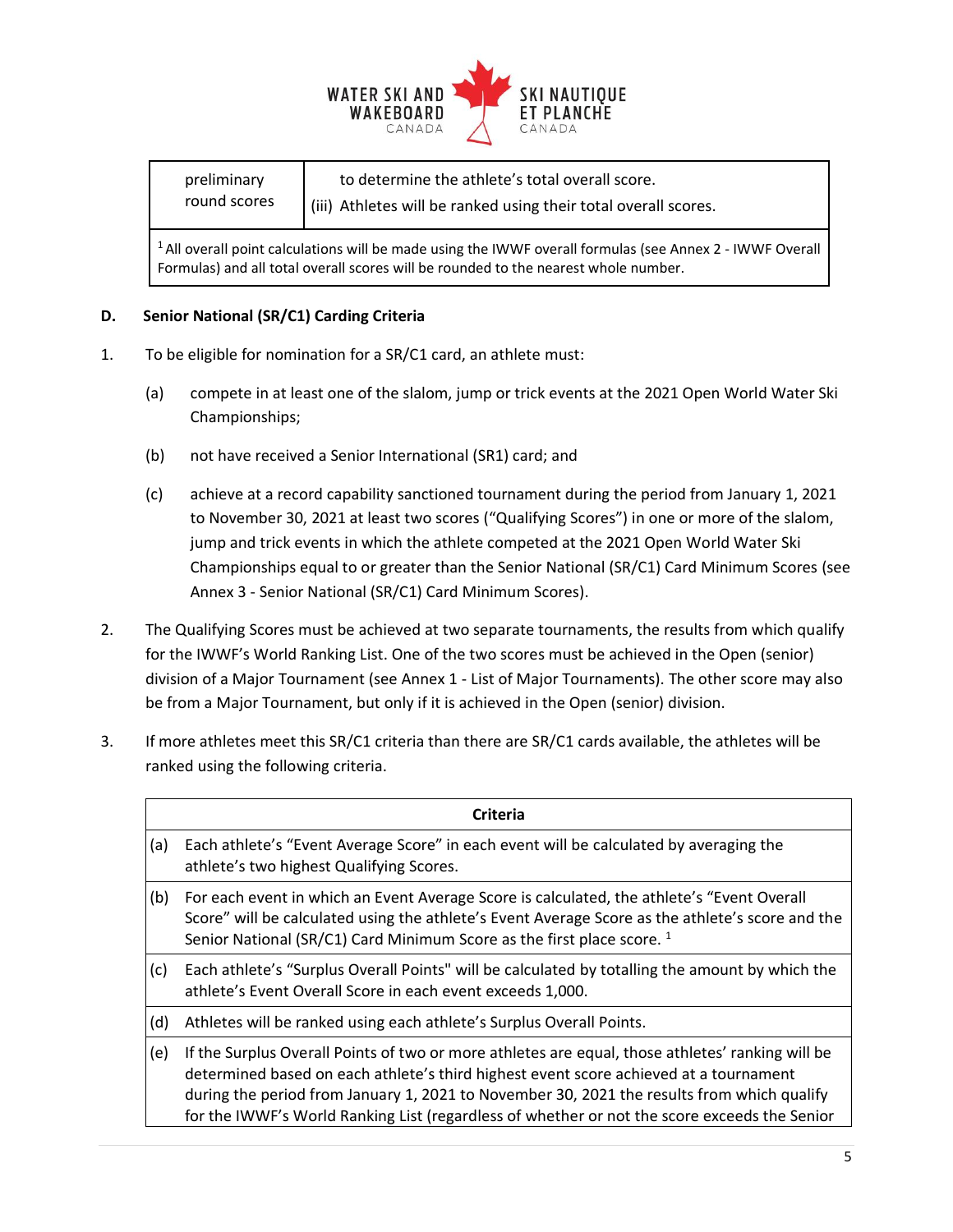

National (SR/C1) Card Minimum Score) converted to overall points using the Senior National (SR/C1) Card Minimum Score as the first place score. If the overall points from the athletes' third highest event scores are still equal, the process will be repeated using first each athlete's fourth highest event score converted to overall points, then each athlete's fifth highest event score converted to overall points, and so on until the tie is broken.

<sup>1</sup> All overall point calculations will be made using the IWWF overall formulas (see Annex 2 - IWWF Overall Formulas), and all Surplus Overall Points will be rounded to the nearest whole number.

- 4. Progression Requirement: Athletes are expected to show progress toward meeting the Senior International carding criteria in order to continue being eligible for a Senior National (SR/C1) card. For this reason:
	- (a) an athlete who has been carded at the Senior International level for more than 12 years will not be eligible to be nominated for a SR/C1 card, unless the athlete:
		- (i) meets the Health Issue Carding Criteria (see Section F below); or
		- (ii) is in the top eight for a male athlete or the top six for a female athlete in at least one of the slalom, trick and jump events on the IWWF May 2021 World Ranking List; and
	- (b) generally, an athlete will be carded at the SR/C1 level for a maximum of four years; to be nominated for carding at this level beyond that period, the athlete must demonstrate steady improvement in results and skills; the evaluation of an athlete's improvement will be made by the NTC and will be based on improvement in the following areas:
		- (i) the athlete's placement on the IWWF World Ranking List;
		- (ii) the athlete's performances at World Championships and Major Tournaments (see Annex 1 - List of Major Tournaments); and
		- (iii) the athlete's results from sport science and strength and conditioning programs.

### **E. Development (D) Carding Criteria**

1. No Development card nomination criteria have been determined. As WSWC is limited to seven Senior cards and will have more than seven athletes competing at the 2021 Open World Water Ski Championships, Development card nomination criteria are not required.

### **F. Health Issue (e.g. injury, illness, pregnancy) Carding Criteria**

- 1. A carded athlete who is unable to meet the Senior International (SR1) Carding Criteria as a result of:
	- (a) being unable to compete at the 2021 Open World Water Ski Championships strictly due to a health related issue (e.g. injury, illness, pregnancy);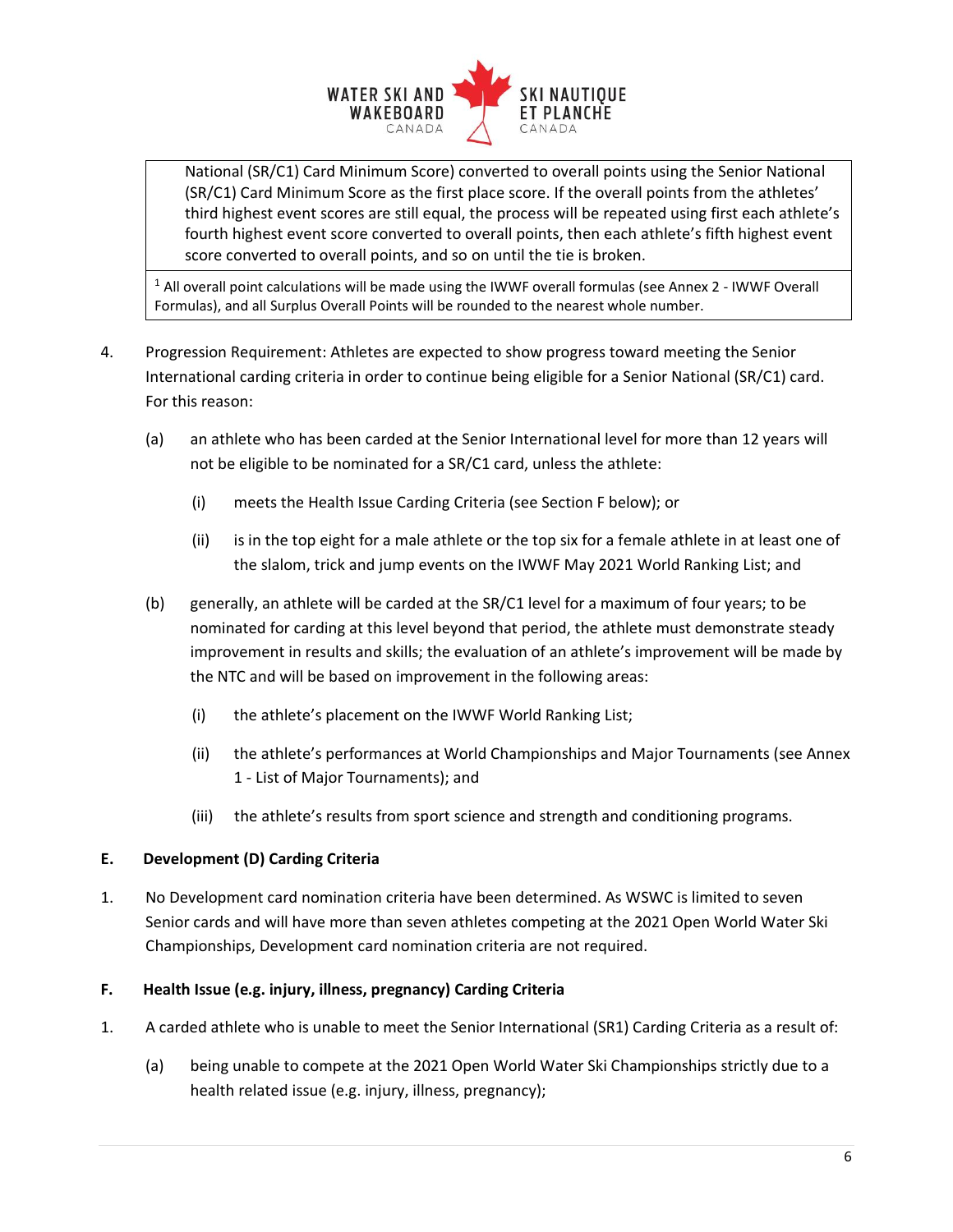

- (b) competing at the 2021 Open World Water Ski Championships when not fully recovered from a health related issue (e.g. injury, illness, pregnancy); or
- (c) being injured while competing at the 2021 Open World Water Ski Championships;

may be considered for nomination for 2022 provided the following two conditions are met:

- (d) the athlete placed in the top three (maximum of three athletes per country) in one or more of the slalom, trick, jump and overall events at the 2019 Open World Water Ski Championships; and
- (e) the athlete makes a written submission to the Chairperson of the WSWC High Performance Committee (HPC) within 14 days following the end of the 2021 Open World Water Ski Championships. The HPC chairperson may provide forms or other standardized documentation to be completed by the athlete, in which case the athlete must complete those forms, but may also provide other information.
- 2. The decision whether or not to nominate the athlete will be made by a committee consisting of the NTC, the HPC chairperson and a member of the WSWC Board selected by agreement of the NTC and the HPC chairperson; provided always that no one who has a conflict of interest may serve on the committee.
- 3. In its deliberations, the committee may consider whatever facts and matters it views as relevant to the decision, including:
	- (a) the criteria set out in either or both section 9.1.3 (Failure to Meet Renewal Criteria for Health Related Reasons) of Sport Canada's APP Policies and Procedures and other Sport Canada regulations;
	- (b) training reports and the performance level of the athlete immediately prior to the occurrence of the health issue;
	- (c) the circumstances that lead to the athlete's health issue, including whether the athlete was injured while in training or competition and if the athlete took reasonable precautions to avoid injury;
	- (d) the likelihood that the athlete would have been able to meet any of the other carding criteria if the health issue had not arisen;
	- (e) the likelihood of the athlete being able to return to the level at which he or she was performing prior to the occurrence of the health issue; and
	- (f) the athlete who would be deprived of a carding nomination, if the athlete with the health issue was nominated.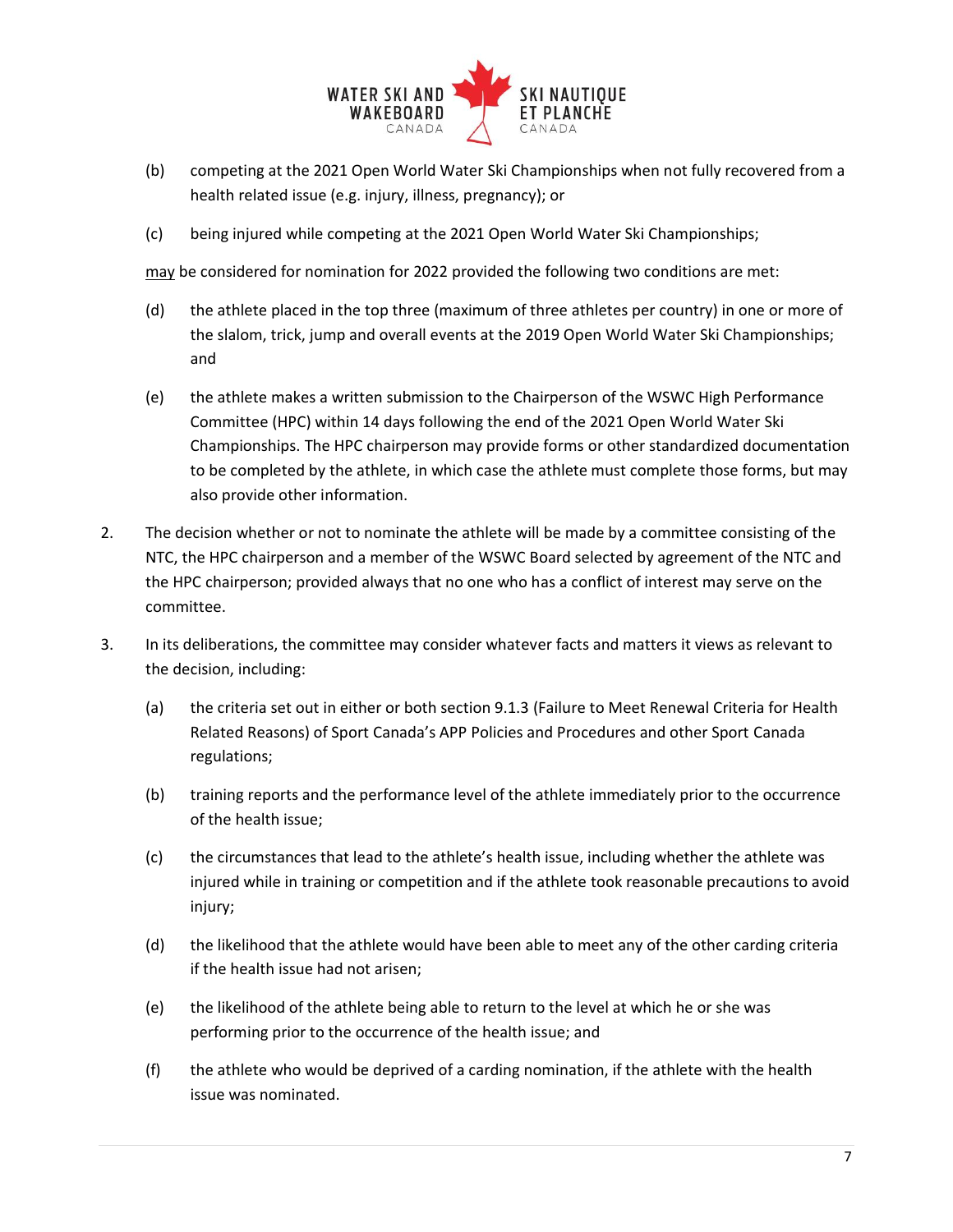

4. If more than one athlete is eligible for carding nomination consideration under this Section F, the athletes to be nominated, if any, will be determined by the committee.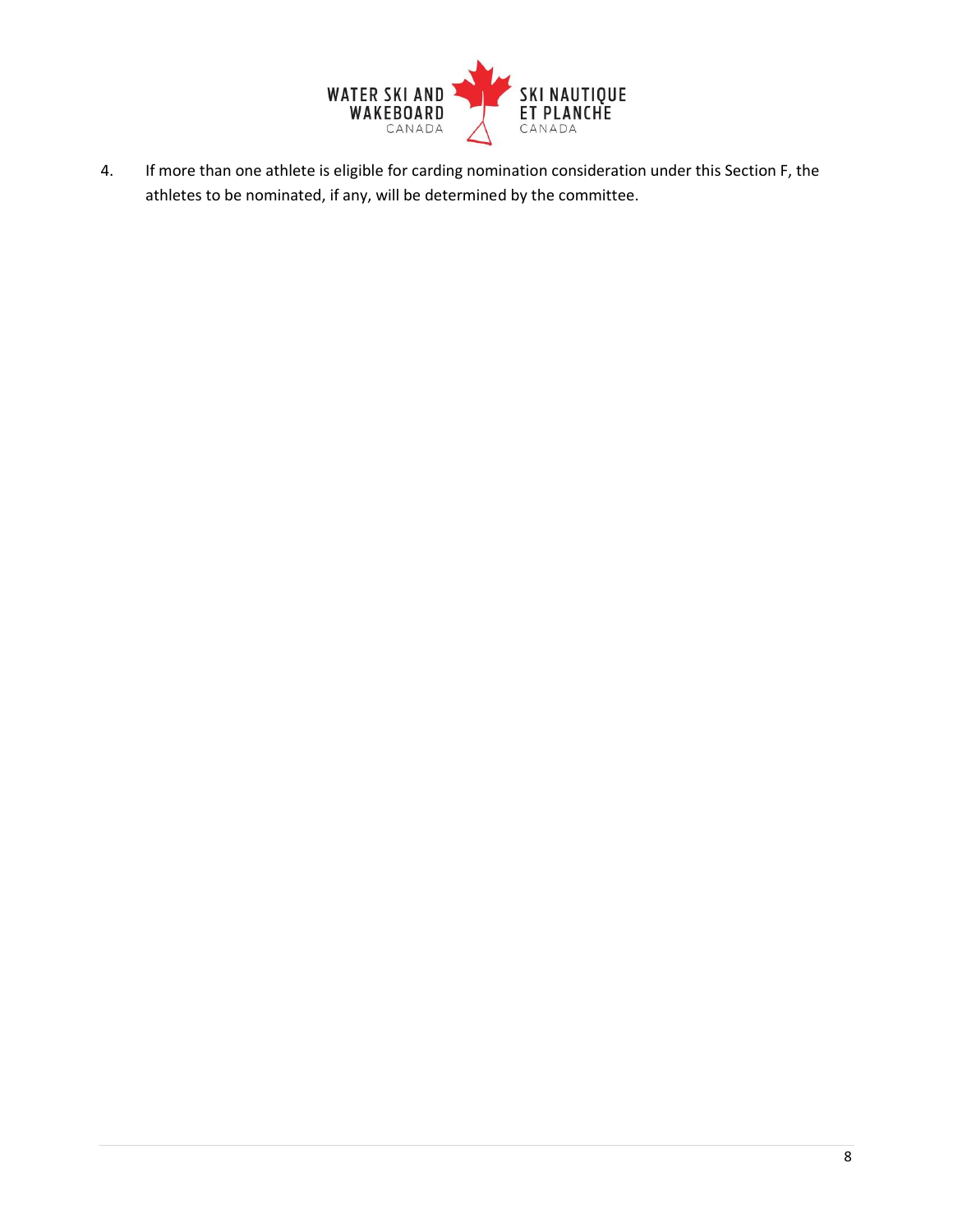

## **Annex 1 - List of Major Tournaments <sup>1</sup>**

| <b>US Masters</b>                                                                                                                                                                                                                                                                                                                                                                                                                                                                                                                                                                                              | US Open                                                                                                                                          | Hill Top Pro Am                          | California Pro Am   |  |
|----------------------------------------------------------------------------------------------------------------------------------------------------------------------------------------------------------------------------------------------------------------------------------------------------------------------------------------------------------------------------------------------------------------------------------------------------------------------------------------------------------------------------------------------------------------------------------------------------------------|--------------------------------------------------------------------------------------------------------------------------------------------------|------------------------------------------|---------------------|--|
| Swiss Pro Slalom                                                                                                                                                                                                                                                                                                                                                                                                                                                                                                                                                                                               | King of Darkness                                                                                                                                 | <b>Stillwaters Pro Team</b><br>Challenge | San Gervasio Pro Am |  |
| Lake 38 Pro Am                                                                                                                                                                                                                                                                                                                                                                                                                                                                                                                                                                                                 | U21 Worlds                                                                                                                                       | Malibu Open                              | Miami Pro           |  |
| Elite Worlds                                                                                                                                                                                                                                                                                                                                                                                                                                                                                                                                                                                                   |                                                                                                                                                  |                                          |                     |  |
|                                                                                                                                                                                                                                                                                                                                                                                                                                                                                                                                                                                                                | All tournaments the results from which qualify for the IWWF's World Ranking List (a list of such<br>tournaments is posted on the IWWF web site). |                                          |                     |  |
| <sup>1</sup> Only results that qualify for the IWWF's World Ranking List will qualify as a Major Tournament score. For<br>example, a World Cup tournament the results from which do not qualify for the IWWF's World Ranking List will<br>not qualify as a Major Tournament score.                                                                                                                                                                                                                                                                                                                             |                                                                                                                                                  |                                          |                     |  |
| From time to time the NTC may add or delete a tournament (inducing the deletion of a World Cup tournament<br>or an IWWF World Ranking List tournament) to or from the list of Major Tournaments.<br>An athlete may apply to have a tournament added to the list of Major Tournaments by submitting (or having a<br>coach or tournament organizer submit) to WSWC a written request for the inclusion of the tournament at least<br>one month in advance of the tournament. The NTC will determine if the tournament should be added to the list.                                                               |                                                                                                                                                  |                                          |                     |  |
| If any changes are made to the list of Major Tournaments as a result of a decision by the NTC, the above list will<br>be updated and a revised Carding Criteria for Nominations for the 2022 Athlete Assistance Program's Carding<br>Cycle will be posted on the WSWC web site. It is the responsibility of each athlete to be aware of the<br>tournaments on the list of Major Tournaments by checking for updated information on the IWWF web site (with<br>respect to the IWWF's World Ranking List tournaments) and the WSWC web site (with respect to updates to the<br>above list of Major Tournaments). |                                                                                                                                                  |                                          |                     |  |

### **Annex 2 - IWWF Overall Formulas**

| Slalom - Male and Female | (athlete's score + 12) x 1,000 $\div$ (first place score + 12) |
|--------------------------|----------------------------------------------------------------|
| Tricks - Male and Female | athlete's score $x$ 1,000 ÷ first place score                  |
| Jump - Male              | (athlete's score - 25) $x$ 1,000 ÷ (first place score - 25)    |
| Jump - Female            | (athlete's score - 17) x $1,000 \div$ (first place score - 17) |

## **Annex 3 - Senior National (SR/C1) Card Minimum Scores**

|      | <b>Slalom</b> | Tricks | Jump                |
|------|---------------|--------|---------------------|
| Male | 2 at 10.75m.  | 10056  | 66.92 m (219.5 ft.) |